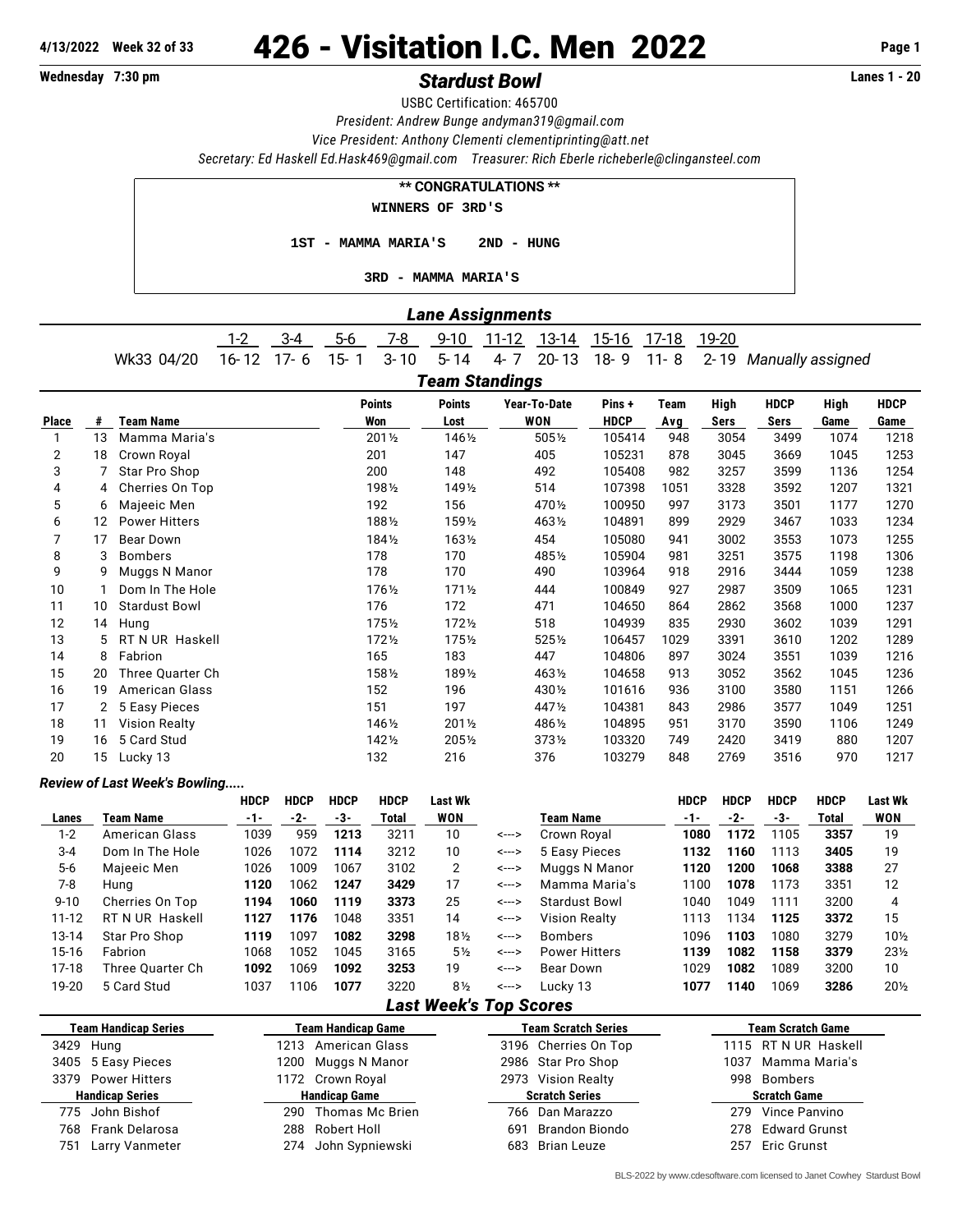#### **4/13/2022 Week 32 of 33 426 - Visitation I.C. Men 2022 Page 2**

|           |                                         |                |          |            |                      |                           | <b>Season High Scores</b>       |                     |                                  |                |          |                 |                     |                          |                 |
|-----------|-----------------------------------------|----------------|----------|------------|----------------------|---------------------------|---------------------------------|---------------------|----------------------------------|----------------|----------|-----------------|---------------------|--------------------------|-----------------|
|           | <b>Team Handicap Series</b>             |                |          |            |                      | <b>Team Handicap Game</b> |                                 |                     | <b>Team Scratch Series</b>       |                |          |                 |                     | <b>Team Scratch Game</b> |                 |
|           | 3669 Crown Royal                        |                |          | 1321       |                      | Cherries On Top           |                                 |                     | 3391 RT N UR Haskell             |                |          | 1198 Bombers    |                     |                          |                 |
|           | 3602 Hung                               |                |          | 1270       | Majeeic Men          |                           |                                 |                     | 3257 Star Pro Shop               |                |          |                 |                     | 1151 American Glass      |                 |
|           | 3590 Vision Realty                      |                |          |            | 1255 Bear Down       |                           |                                 |                     | 3054 Mamma Maria's               |                |          |                 |                     | 1065 Dom In The Hole     |                 |
|           | <b>Handicap Series</b>                  |                |          |            | <b>Handicap Game</b> |                           |                                 |                     | <b>Scratch Series</b>            |                |          |                 | <b>Scratch Game</b> |                          |                 |
|           | 828 Larry Berleman                      |                |          |            | 324 Kevin Powell     |                           |                                 |                     | 815 Dan Marazzo                  |                |          | 300 Jim Okeefe  |                     |                          |                 |
| 819       | <b>Charlie Brown</b>                    |                |          | 320        | John Bishof          |                           |                                 |                     | 774 Edward Grunst                |                |          | 300             | Dave Geuder         |                          |                 |
| 817       | Steve Bellavia                          |                |          | 319        |                      | Vince Panvino             |                                 |                     | 764 Kirk Peterson                |                | 300      |                 |                     | <b>Brandon Biondo</b>    |                 |
|           |                                         |                |          |            |                      |                           |                                 |                     |                                  |                |          |                 |                     |                          |                 |
|           |                                         |                |          |            |                      |                           | <b>Individual High Averages</b> |                     |                                  |                |          |                 |                     |                          |                 |
|           | 232.98<br>Dan Marazzo                   |                |          |            |                      | 226.71                    | Brandon Biondo                  |                     |                                  | 217.94         |          | Dave Geuder     |                     |                          |                 |
|           | 217.25<br>Jim Okeefe                    |                |          |            |                      | 215.93                    | Vince Panvino                   |                     |                                  | 214.51         |          | Kirk Peterson   |                     |                          |                 |
|           |                                         |                |          |            |                      |                           |                                 | <b>Team Rosters</b> |                                  |                |          |                 |                     |                          |                 |
|           |                                         |                |          |            |                      | <b>Points</b>             | <b>To Raise</b>                 |                     |                                  |                |          |                 |                     | <b>Points</b>            | <b>To Raise</b> |
| ID # Name |                                         | Pins Gms       |          |            | <b>Avg HDCP</b>      | Won                       | Avg +1                          | ID#                 | Name                             | Pins Gms       |          | <b>Avg HDCP</b> |                     | Won                      | $Avg +1$        |
|           | Lane 1 - 16 - 5 Card Stud               |                |          |            |                      |                           |                                 |                     | Lane 2 - 12 - Power Hitters      |                |          |                 |                     |                          |                 |
|           | 256 Phil Steik                          |                | 90       | 120        | 90                   | 29.0                      | 448                             | 83                  | Paco Palmer                      | 8356           | 51       |                 |                     | 21.5                     | 500             |
|           | 153 Terrence Walden                     | 10805<br>8485  | 88       | 96         | 111                  | 31.0                      | 342                             |                     | 82 Paul Bures                    | 15494          | 93       | 163<br>166      | 51<br>48            | 50.5                     | 538             |
|           | 154 Larry Rodia                         | 15042          | 90       | 167        | 47                   | 50.0                      | 582                             |                     | 85 Ron Norton                    | 14886          | 82       | 181             | 35                  | 47.0                     | 584             |
|           | 156 Paul Steik                          | 11473          | 75       | 152        | 61                   | 31.0                      | 461                             | 303                 | <b>Andy Sundt</b>                | 12778          | 66       | 193             | 24                  | 39.0                     | 608             |
|           | 155 Kirk Peterson                       | 20593          | 96       | 214        | 5                    | 46.0                      | 692                             | 86                  | <b>Tom Tokarz</b>                | 16465          | 84       | 196             | 21                  | 39.0                     | 674             |
|           | 319 Neil Christel                       | 1211           | 9        | 134        | 77                   | 3.0                       | 409                             |                     | 272 Brian Walsh                  | 4946           | 27       | 183             | 33                  | 9.5                      | 574             |
|           |                                         |                |          |            |                      |                           |                                 | 227                 | <b>Tony Sundt</b>                | 6459           | 39       | 165             | 49                  | 19.0                     | 513             |
|           |                                         |                |          |            |                      |                           |                                 |                     | 334 Ray Kennie Jr                | 3122           | 15       | 208             | 10                  | 6.0                      | 640             |
|           | Lane 3 - 17 - Bear Down                 |                |          |            |                      |                           |                                 |                     | Lane 4 - 6 - Majeeic Men         |                |          |                 |                     |                          |                 |
|           | 289 Jose Trevino                        | 11945          | 69       | 173        | 42                   | 35.5                      | 583                             | 275                 | Tim Leksas                       | 11051          | 57       | 193             | 24                  | 32.5                     | 589             |
|           | 332 Alex Garza                          | 9663           | 54       | 178        | 37                   | 30.5                      | 540                             |                     | 318 Neal Bott                    | 4838           | 24       | 201             | 17                  | 9.0                      | 616             |
|           | 294 Nick Raimondi                       | 14029          | 78       | 179        | 36                   | 47.5                      | 551                             | 309                 | Demerrea Woods                   | 13354          | 69       | 193             | 24                  | 36.5                     | 614             |
|           | 317 Nick Glatczak                       | 8716           | 42       | 207        | 11                   | 17.0                      | 644                             | 258                 | Don Closs                        | 19018          | 93       | 204             | 14                  | 41.0                     | 662             |
|           | 331 Tyler Taylor                        | 12255          | 60       | 204        | 14                   | 31.0                      | 660                             | 293                 | Matt Jazwiec                     | 19785          | 96       | 206             | 12                  | 56.5                     | 708             |
| 291       | <b>Andrew Garcia</b>                    | 13244          | 75       | 176        | 39                   | 30.0                      | 562                             | 276                 | <b>Trevor Evitt</b>              | 7608           | 43       | 176             | 39                  | 22.5                     | 534             |
|           | 315 Tyler Tiedje                        | 4778           | 30       | 159        | 54                   | 17.0                      | 502                             | 65                  | Joe Kruzel Jr                    | 1164           |          | 6 bk229         | 0                   | 2.0                      | 591             |
|           | 314 Andrew Oliver                       | 452            |          | 3 bk201    | 17                   |                           | 454                             |                     |                                  |                |          |                 |                     |                          |                 |
|           | Lane 5 - 15 - Lucky 13                  |                |          |            |                      |                           |                                 |                     | Lane 6 - 1 - Dom In The Hole     |                |          |                 |                     |                          |                 |
|           | 182 Bud Haimann                         | 13470          | 87       | 154        | 59                   | 36.0                      | 480                             |                     | 186 Dennis Mitchell              | 15841          | 93       | 170             | 45                  | 43.0                     | 575             |
| 279       | Brad Schonder Jr.                       | 9947           | 57       | 174        | 41                   | 27.0                      | 553                             |                     | 176 Dom Pacenti                  | 13700          | 90       | 152             | 61                  | 44.0                     | 529             |
| 278       | <b>Brad Schonder Sr</b>                 | 16307          | 90       | 181        | 35                   | 41.0                      | 619                             |                     | 174 Michael Cabin                | 19145          | 96       | 199             | 18                  | 48.5                     | 655             |
| 181       | Scott Hubacek                           | 9119           | 59       | 154        | 59                   | 18.0                      | 491                             |                     | 252 Luke Dusek                   | 10165          | 51       | 199             | 18                  | 30.0                     | 635             |
|           | 184 Norman Frey<br>282 Serrill Danfield | 16157<br>6484  | 87<br>36 | 185        | 31                   | 55.0                      | 583<br>575                      |                     | 67 Carl Gruber                   | 16206<br>9212  | 78<br>48 | 207<br>191      | 11<br>26            | 37.0                     | 642             |
|           | Lane 7 - 3 - Bombers                    |                |          | 180        | 36                   | 16.5                      |                                 |                     | 235 Kyle Zelasko                 |                |          |                 |                     | 24.5                     | 580             |
|           |                                         |                |          |            |                      |                           |                                 |                     | Lane 8 - 10 - Stardust Bowl      |                |          |                 |                     |                          |                 |
|           | 187 Jeffery Batka                       | 12412          | 69       | 179<br>173 | 36                   | 39.0                      | 548                             |                     | 95 Frank Sorrentino              | 11561          | 84       | 75 154          | 59                  | 42.0                     | 529             |
|           | 127 Kevin Powell<br>126 John Dunk       | 11091<br>17878 | 64<br>87 | 205        | 42<br>13             | 34.0<br>46.0              | 567<br>662                      | 94                  | 323 George Lange<br>Mario Pecora | 13015<br>13203 | 75       | 154<br>176      | 59<br>39            | 53.5<br>39.0             | 470<br>603      |
|           | 22 Dart Ming Wong                       | 17409          | 84       | 207        | 11                   | 46.5                      | 687                             | 92                  | Russ Loverde                     | 16107          | 85       | 189             | 27                  | 45.0                     | 613             |
|           | 32 Jim Okeefe                           | 15642          | 72       | 217        | $\overline{2}$       | 35.0                      | 708                             | 96                  | Daniel Jaconetti                 | 16640          | 87       | 191             | 26                  | 44.5                     | 640             |
|           | 130 Nicholas Panicola                   | 16997          | 84       | 202        | 16                   | 37.5                      | 664                             | 271                 | Dan Gunsteen                     | 7842           | 51       | 153             | 60                  | 16.5                     | 474             |
|           | 120 Jerry Dominick                      | 4375           | 24       | 182        | 34                   | 11.0                      | 566                             |                     |                                  |                |          |                 |                     |                          |                 |
|           | Lane 9 - 5 - RT N UR Haskell            |                |          |            |                      |                           |                                 |                     | Lane 10 - 14 - Hung              |                |          |                 |                     |                          |                 |
|           | 2 Andy Peckys                           | 17367          | 84       | 206        | 12                   | 46.0                      | 642                             |                     | 250 Jason Young                  | 16595          | 96       | 172             | 43                  | 46.5                     | 532             |
|           | 4 Rick Nowalany                         | 15510          | 78       | 198        | 19                   | 46.0                      | 609                             |                     | 247 Bill Lewis                   | 14181          | 84       | 168             | 46                  | 53.0                     | 522             |
|           | 49 Vince Panvino                        | 16195          | 75       | 215        | 4                    | 50.0                      | 653                             |                     | 162 Rick Foulke                  | 11807          | 87       | 135             | 76                  | 44.5                     | 433             |
|           | 19 Robert Nowalany                      | 18559          | 93       | 199        | 18                   | 48.0                      | 641                             | 163                 | John Bishof                      | 13385          | 80       | 167             | 47                  | 40.0                     | 559             |
|           | 6 Malcolm Peckys                        | 20305          | 96       | 211        | 8                    | 43.0                      | 683                             |                     | 166 Kevin Weilandt               | 16251          | 84       | 193             | 24                  | 56.0                     | 627             |
|           | 255 Derek Webb                          | 5017           | 24       | 209        | 9                    | 12.5                      | 653                             | 208                 | Geno Bianchi J                   | 10005          | 51       | 196             | 21                  | 22.0                     | 633             |
|           | 5 Ryan Mejdrich                         | 2280           |          | 12 190     | 27                   | 6.0                       | 585                             |                     | 29 Paul Czerwien                 | 1380           | 6        | 230             | 0                   | 3.0                      | 699             |
|           | Lane 11 - 4 - Cherries On Top           |                |          |            |                      |                           |                                 |                     | Lane 12 - 7 - Star Pro Shop      |                |          |                 |                     |                          |                 |
|           | 211 Nick Panicola Jr                    | 16757          | 81       | 206        | 12                   | 43.5                      | 631                             |                     | 7 Mike Anzelone                  | 16602          | 84       | 197             | 20                  | 44.5                     | 624             |
|           | 212 Larry Berleman                      | 12624          | 66       | 191        | 26                   | 31.0                      | 624                             |                     | 13 John Sypniewski               | 16068          | 93       | 172             | 43                  | 56.5                     | 540             |
|           | 283 Brandon Biondo                      | 19044          | 84       | 226        | 0                    | 51.5                      | 705                             | 9                   | Joe Anzelone                     | 17849          | 87       | 205             | 13                  | 48.0                     | 691             |
|           | 119 Anthony Clementi                    | 15901          | 81       | 196        | 21                   | 38.5                      | 647                             | 264                 | Jim Bradfield                    | 18227          | 93       | 195             | 22                  | 40.0                     | 589             |
|           | 118 Dan Marazzo                         | 18871          | 81       | 232        | 0                    | 46.0                      | 701                             | 313                 | Jake Bradfield                   | 9591           | 45       | 213             | 6                   | 23.0                     | 681             |
|           | 117 James Riedl                         | 13422          |          | 78 172     | 43                   | 35.5                      | 591                             |                     | 8 Rich Hozian                    | 14225          |          | 72 197          | 20                  | 42.0                     | 625             |